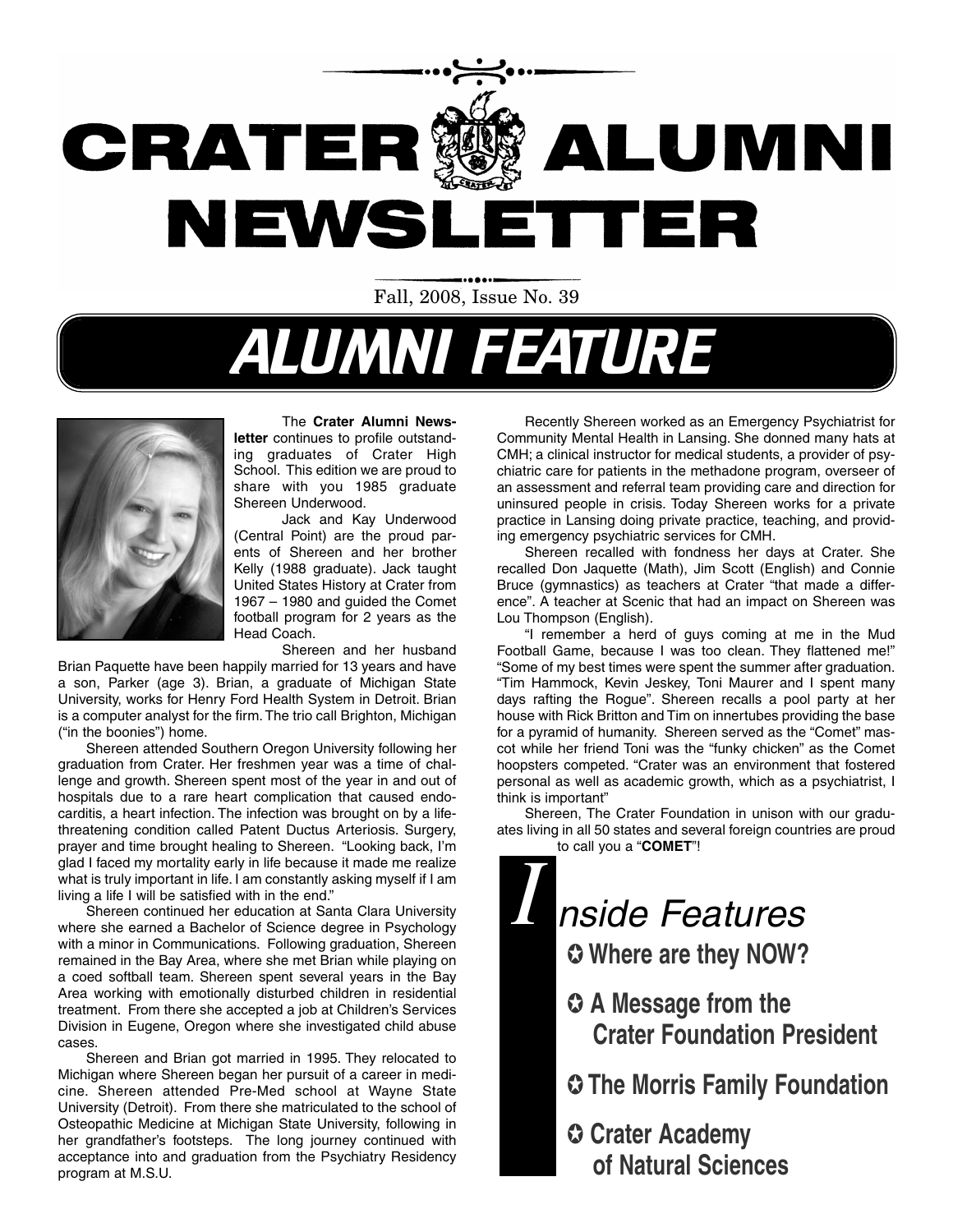## $VHERE$   $\frac{arc}{1000}$  NOW? are<br>they

#### **1952 - 1959**

**JOE ALVAREZ (59) –** lives in Pensacola, Florida with his wife, Pamela. Joe has three children; Kevin, Bryan and Ty. Joe is retired and lives on the waterfront. He has an offshore boat and spends a great deal of time fishing in the Gulf of Mexico.

**MARGARET TAYLOR RAMBO (59) –** lives in Central Point with her husband, George. They have two grown children Elizabeth and Steven. They are both semi- retired and like to travel the west coast doing a lot of photography.

#### **1960 - 1969**

**RICKIE GOWEN MACK (63) –** lives in McKinleyville, California with her husband, Hershel (63). They had two children, Doug who is deceased and Julie who is a teacher in Woodland, California. Rickie worked as a teacher aide and school secretary in McKinleyville and Hershel taught at Humboldt State University**. LINDA TUCKER GUCHES (64) – l**ives in Medford, Oregon with her husband of 43 years, David. They have two grown children; Kim who is a Middle School teacher and Troy who works for Alumaweld Boats. Linda has just retired from owning a copier business. **LEONA BEZOFF (64) – l**ives in Central Point with her husband, Terry. They have two grown children both Crater High graduates. Leona has worked in on the 1964 class reunion committee since 1974.

**CYNTHIA PLEASANT ANDREW (65) – l**ives in Beavercreek, Oregon. She has three grown sons, two graduates of Oregon State University and one presently in college. Cynthia retired after 25 years at Clackamas Community College. She recently came out of retirement to work part time as the Interim Dean of the Extended Learning Division at Clackamas. She loves to travel and has been in China, Peru, Spain, Portugal, Costa Rica, Mexico, England, France and Italy.

**DEBBIE PURDY HAMILTON (69) –** lives in Sutherlin, Oregon and works as the Deputy City Recorder. She has two grown children, Shelley who is a Registered Nurse, and Donivan who is a Police Officer. She has twin grandsons. Debbie enjoys camping, fishing, barbeque with family and friends, watching an ocean sunset or sunrise and just enjoying life.

#### **1970 - 1979**

**NICKI BENSTON STROO (74) –** lives in Ashland, Oregon with her husband, Hans. Nicki volunteers for the Ashland Community Food Bank.

**BOB CORCORAN (75) –** lives in Central Point with his wife Cheree. They have four children, Tawn, Kylee, Tyson and Kirk. Bob works in highway construction building concrete structures.

**TOM SMURZYNSKI (76) –** lives in Central Point with his wife, Judy. They have two grown daughters, Monica and Mallory. Tom is a fabricator of research and development for Brammo Motor Sports building track day cars. He is putting together a race car for himself and partners to race in a National Series.

**RANDY DANIELS (76) –** lives in Wilsonville, Oregon with his wife the former Denise Kirk (78). They have two children Randi 19 and Jordan 14. Randy is a Line Supervisor for Coca Cola Bottling and Denise is an accountant with US Bancorp Equipment Finance.

#### **1980 - 1989**

**RICHARD HORNOR (82) –** lives in Salem, Oregon with his wife Heidi and their two daughters Abby and Madeleine. Richard works at the Salem Hospital as an X Ray technician.

**LANE BROWN (87) –** lives in Salcha, Alaska where he is currently building a house.

**TRACIE COFFMAN WORLEY (88) -** lives in Central Point with her 3rd grade daughter, Jillian. Tracy is an elementary teacher at Jewett Elementary School and is also a professional photographer. **CORD SCHREINER (89) -** lives in Gresham, Oregon with his wife, Kellie.

#### **1990 - 1996**

**BRITT SALMON (90) –** lives in Central Point and works for Lad Construction. In his free time he loves to go snowboarding and wakeboarding.

**ANDREA SCHWARTZ LONG (91) –** lives in Central Point with her husband, Ryan. They have two children ages 10 and 8. Andrea is a stay at home mom and is very active with the Central Point Elementary School PTO. Ryan is an Inventory Manager with Harry & David.

**KARA GATES LAWS (94) –** lives in Central Point with her husband, Ken and their three children. Kara is an elementary teacher at Richardson Elementary School.

**JAMIE LEROY LACEY (94) –** lives in Central Point with her husband, Aaron (93) and their four children. Jamie is a stay at home mom and Aaron is in construction, is a Rogue Community College student and is the Richardson Elementary School PTO President. **CHRISTIE WATSON SCHWARTZ (95) –** lives in Central Point with her husband, Sherm(90) and their three children ages 13, 11 and 7. Christie is a Pharmacy Tech at Medicine Shop Pharmacy and Sherm is a Grocery Buyer for Food for Less where he's been for over 18 years.



My annual update of the Crater Foundation is extremely positive regarding students we have helped with financial aid, but rather negative regarding our investments. These difficult economic times give the Foundation many challenges while the cost of college and the number of students attending college continue to rise. Because our support community of alumni, employees, businesses, families, civic organizations and individuals has become so strong, we have fortunately been able to meet the needs of Crater graduates. We only hope we can continue to do so.

This year we set records of students we've assisted and the amount given. We awarded scholarship assistance to 211 graduating seniors and 58 former graduates who have successfully completed at least one year of college and are working toward a degree. With assistance from the Morris Family Foundation we awarded in excess of \$335,000 this year.

We know that as the numbers of students continue to increase and college costs continue to escalate it will be a real challenge to meet our goals. We only hope that we can continue to meet the ever-increasing needs of Crater High graduates.

A huge "thank you" to all involved in the community and elsewhere that annually support the Crater Foundation.

We continue to give more scholarships each year as well as to increase the amounts given to each student. As you may remember, we have been giving scholarship to every graduating senior who requests one since the class of 2000. Over the past 9 years, we have given financial assistance to over 1500 students, totaling more than \$1,400,000.

None of us ever dreamed the Crater Foundation would become what it is today. What a wonderful ride we're on and plan to continue on for years to come.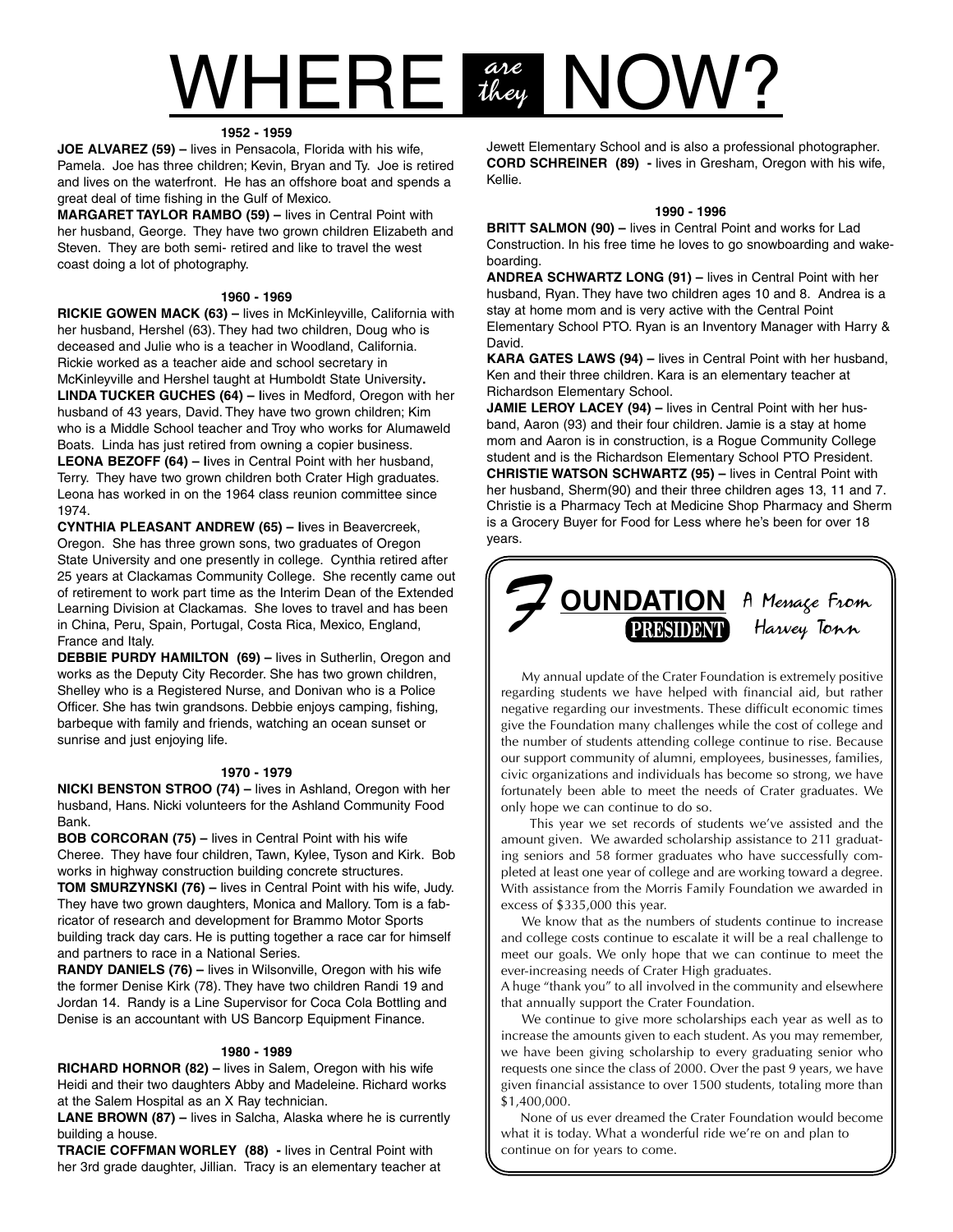### **CRATER ACADEMY OF NATURAL SCIENCES (C.A.N.S.)**

**The following is the 2nd in a series of descriptions of the four small schools on the Crater High Campus.** While the campus agriculture science program is housed in CANS, not every student is interested in agriculture or livestock. The school provides instruction in all classes through a natural sciences lens: wildlife, natural resources, local history, environmental stewardship, and science are woven throughout the curriculum. CANS staff adopted project-based learning as the primary method of instruction. This means that in addition to reading and discussing topics in biology or history or social studies, students are also involved in hands-on learning through projects developed by their teachers. Last year, one group of students learned about history, literature, and geography in the Holocaust Project. Other classes of students studied Africa and learned about their cultures, cuisine, geography, and social challenges. Students use a variety of skills when completing their projects, including computer technology, library research, interviewing people in the community, completing projects in the environment, internships, job shadowing, and teamwork.

Students in CANS participate in many campus activities including FFA, National Honor Society, Choir, Drama productions, athletics, cheerleading, band, field trips, and assemblies. In addition to their academic coursework, students learn important social, teamwork, and leadership skills which prepare them for life after high school. CANS students who graduated in 2008 entered four-and two-year universities, the armed forces, and the world of work. Our goal is to give them all the skills and knowledge necessary to successfully reach their goals. Many of our students receive college credit for their high school classes thanks to a partnership with Rogue Community College. This option often opens new doors for students interested in welding, agriculture mechanics, engineering, and other fields of study. We hope to provide a link to education beyond high school and help open doors to students who might otherwise not have the opportunity for formal education once they graduate.

Our students attend classes on the main Crater campus or at our Land Lab facility adjacent to the Expo. The Land Lab program consists of a three-hour block in the morning for juniors and seniors. During this time they study Environmental Chemistry, English, and Contemporary World Issues. In the "Rogue Studies" program students explore and evaluate how Southern Oregon, the Pacific Northwest, and the global community relate to science, business, the environment, agriculture, and recreation. The course of study this fall includes the study of fishing, agriculture, logging, and recreation. The final project will be a student debate on these issues. Future issues include studies of Central and South America, Asia, and the Middle East. Rogue Studies students work with local agencies, including ODFW, BLM and the EXPO to provide opportunities for hands-on learning through internships and field research. This environmentally focused program addresses the ideas of land use management, water quality and stream health, cultivating a healthy ecosystem, composting, and recycling. Students take ownership of the land and provide all necessary cleanup and maintenance for the facility as they become stewards of the environment.

The afternoon program at the Land Lab was newly developed this year for freshmen. The LEAPS3 (Linked English and Physical/Science/Social Studies) students are focused on developing and refining writing skills, stimulating critical thinking, and examining literature. We believe active participation in small and large group discussions on history and current issues are absolutely essential in stimulating critical thinking. These students are also learning science inquiry and engineering design by asking focused questions, participating in active investigations developing accurate and relevant data, and then analyzing and interpreting outcomes.

Back on campus, a new TIESS program is in place this year. This Thematic Instruction in English and Social Studies program integrates critical thinking and project development in English and Social Studies. Taught by two teachers in a rotating block, students have the opportunity to work in small groups, participate in whole-class discussions, take field trips, write essays, and develop strong research skills.

The Agriculture Science program took a step forward this year with the addition of a third Ag Science teacher. The comprehensive academic program not only provides interesting and rigorous coursework in Animal Science, Plant Production, Wildlife Management, Floral Design, Welding, and Metal Fabrication, but also supports the many FFA contests in which our students participate and compete. The teams that competed at the state level in Livestock Judging, Horticulture, and Ag Mechanics will be competing in the national competition in Indianapolis in October.

We have noticed a difference in the connections between students, and the connections between teachers and students as this year progresses. Students have been heard to state that since the small schools opened, they have made more friends, are more wellknown by their teachers, feel safer, and feel they belong to a strong school community now. Jaime Hartt, a well-known English teacher in CANS said "I get to know all my students so much better. I know them academically, socially, and personally. We are truly a school family." Our goal in CANS is to continue to provide an excellent education and experience for our students, inspire them to reach for the highest goal, and to become true stewards of their community, the environment, and the world.

### **The Earl & La Rue Morris Legacy Continues Forever THE MORRIS FAMILY FOUNDATION**

Many of you will remember the Morris brothers who lived on Blackwell Road and owned the Hidden Valley Ranch. They also built the Gold Gulch town that was located just to the south of Interstate 5. La Rue was a long-time science teacher at Central Point Junior High and Scenic Junior High. He was also the 7th grade football coach for many years. La Rue retired from teaching in 1982 but continued to work on their ranch until he unexpectedly passed away in 1991. His brother Earl, continued to work on their ranch and Gold Gulch until the early 2000s when his health no longer allowed him to do so.

Earl and La Rue believed strongly in education. La Rue had a college degree in diesel engineering and education, while Earl worked for Pratt & Whitney engineering building high performance engines. They both wanted to see kids attend college and to learn a trade that would benefit them and their communities. Earl Morris established the Morris Family Foundation in the late 1990s with the intent of helping graduating students attend college. This Foundation was formed to assist kids for years to come as that was the long-range vision and goal of the Morrises.

The Morris Family Foundation currently assists students from Rogue River High School, Crater High School, Eagle Point High School and Butte Falls High School with scholarships to attend Rogue Community College and other select colleges that provide vocational and technical programs for students. This year the Morris Family Foundation provided scholarships for 65 Crater students from the graduating class of 2008.